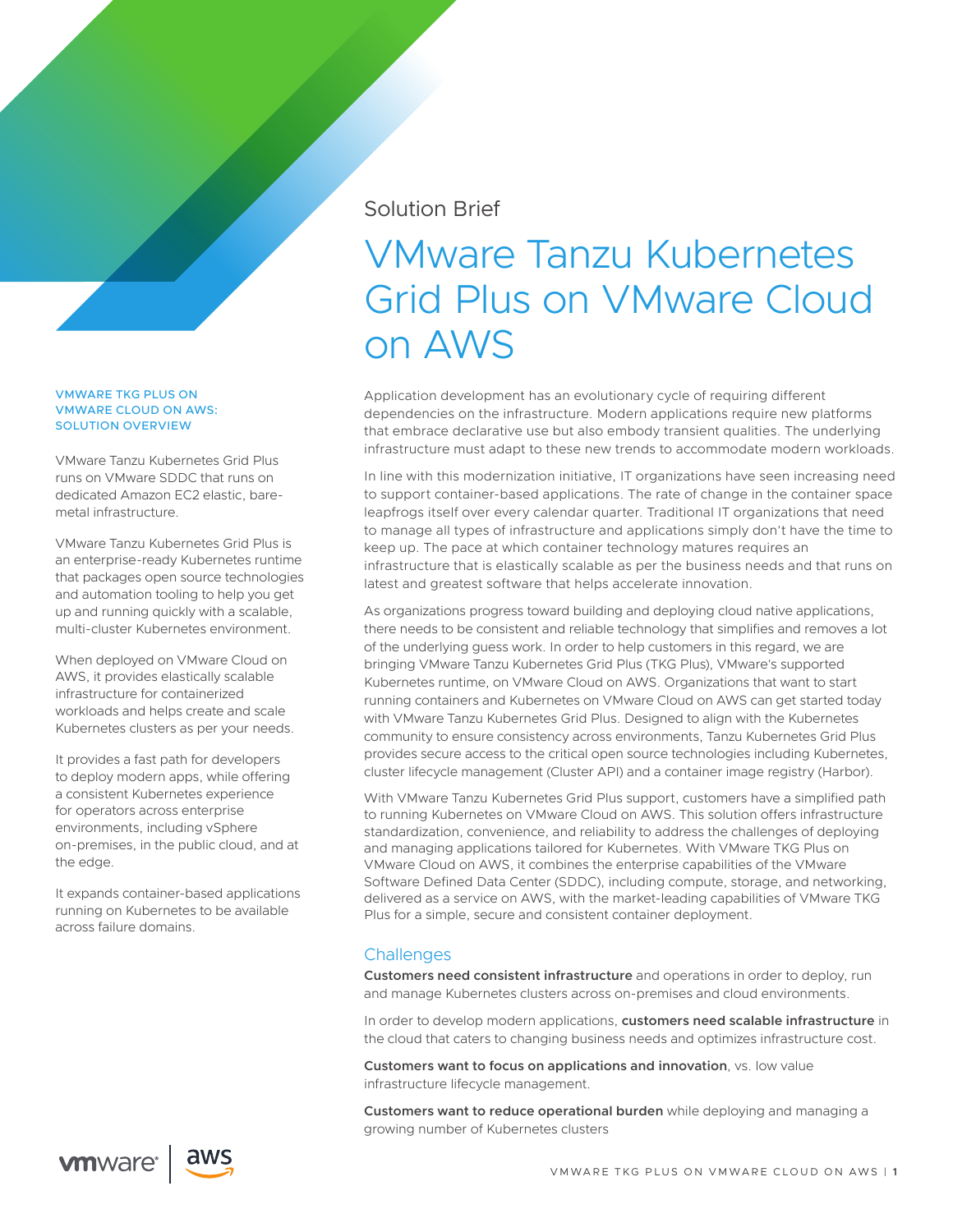#### WHY VMWARE TANZU KUBERNETES GRID PLUS ON VMWARE CLOUD ON AWS?

**Speed:** On-demand provisioning, scaling, patching and updating of Kubernetes clusters via simple CLI, eliminates complex deployment and management processes

**Portability:** Tanzu Kubernetes Grid Plus embraces Kubernetes as the modern application platform that allows a customer's applications to be portable across any type of infrastructure, including multiple VMware Cloud on AWS deployments.

**Scalability:** As a singular application begins to scale or the amount of applications increase within Tanzu Kubernetes Grid Plus, more worker nodes can be added when needed. When deployed on VMware Cloud on AWS, customers can take advantage of elastic infrastructure in the cloud to quickly create and scale Kubernetes clusters.

**Consistency and reliability:** VMware Cloud on AWS provides a platform that is consistent with any vSpherebased cloud environment, enabling easy migration of existing applications without disruption. It also provides a pre-packaged SDDC environment that delivers the necessary compute, network, and storage infrastructure for VMware Tanzu Kubernetes Grid Plus, allowing customers to transform targeted application or application components of their choice.

**Automation:** VMware automates and manages the underlying infrastructure lifecycle, allowing customers to focus on their applications.

### Solution Description

VMware Tanzu Kubernetes Grid Plus on VMware Cloud on AWS enables you to deploy your SDDC in the cloud, with all the required components needed to architect and scale Kubernetes to fit your needs. VMware Cloud on AWS delivers a seamlessly integrated hybrid cloud solution that extends on-premises vSphere environments to a VMware SDDC running on Amazon Elastic Compute Cloud (Amazon EC2), a bare-metal infrastructure that is fully integrated as part of AWS.

With Tanzu Kubernetes Grid Plus deployed on VMware Cloud on AWS, you can take advantage of elastically scalable infrastructure in the cloud for containerized workloads and quickly create and scale Kubernetes clusters as per your needs. This establishes a flexible and reliable foundation for application modernization. Built on Kubernetes, you get true application portability, so applications are never locked into a vendor-specific distribution.

With the release of a new Kubernetes version, VMware works with the open-source community to test and harden it upstream. Once the stable upstream binaries are published, VMware will sign the binaries for security purposes and make it available for download. Building and managing VMware TKG Plus has never been easier knowing it has been developed by Kubernetes professionals.



## Key Capabilities



**Simplified Installation:** Tanzu Kubernetes Grid Plus is engineered to include the tools and open source technologies needed to deploy and consistently operate a scalable Kubernetes environment wherever you need it to run- on vSphere, in your VMware Managed Cloud, in the public cloud, or at the edge



**Automated multi-cluster operations:** With declarative, multi-cluster lifecycle management, streamlined upgrades and patching and API and CLI tool for automated operations, Tanzu Kubernetes Grid Plus helps you more easily manage large-scale, multi-cluster Kubernetes deployments and automate manual tasks to reduce business risk and focus on more strategic work.